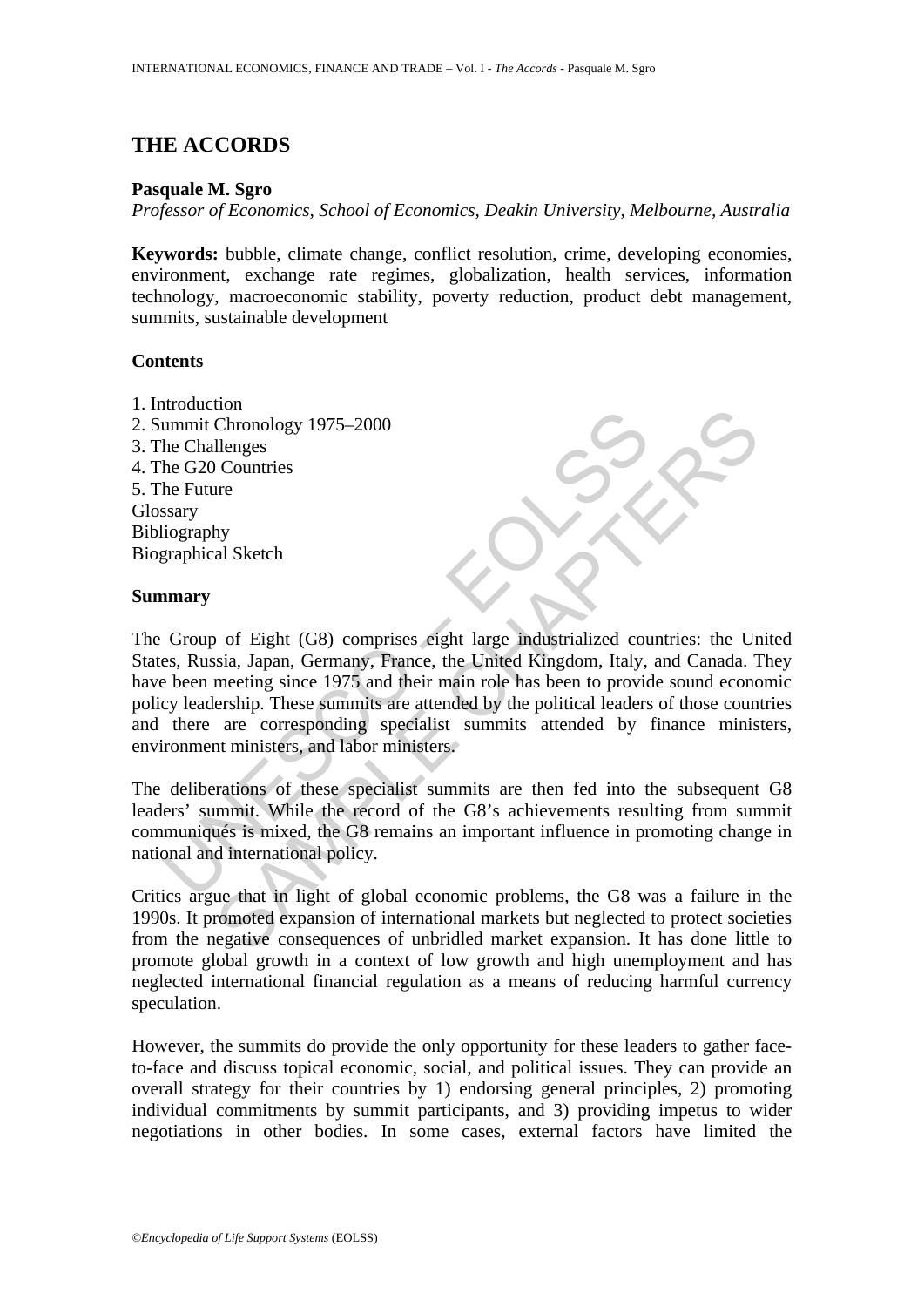effectiveness of stated objectives. These factors include general elections and changes to governments, prolonged recessions, and unexpected changes in policies.

## **1. Introduction**

The Group of Eight (G8) is one of several international organizations (IO) formed to provide economic, political, and social leadership. Others are the United Nations (U.N.), with 188 member countries; the World Trade Organization (WTO), which regulates global trade and tariffs; the North Atlantic Treaty Organization (NATO); the European Union (E.U.); the International Monetary Fund (IMF) and World Bank (WB); the Organization of African Unity (OAU); the Organization of American States (OAS), comprising North and South American countries; the Organization of Petroleum Exporting Countries (OPEC); and the international crime fighting body Interpol **.** 

The first round of summits of the world's major industrialized countries was held in 1975. Unlike traditional international governmental organizations (IGO), the G7/G8 was not brought into being by a formal conference and was not based on an international treaty. The first summit had only six members: the United States, Japan, Germany, France, the United Kingdom, and Italy and met in Rambouillet, France. The addition of Canada and Russia made it the G8 in 1998.

Example in the best of the world's major industrialized countine in the brught into being by a formal conference and was mentional treaty, The first summit had only six members: the United Kingdom, and Italy six members: t ble traditional international governmental orange and methods of summits of the world's major industrialized countries was help or brondle international governmental organizations (IGO), the Groundle treaty. The first summ The original purpose of these summits was to provide leadership and collective management and to manage the tensions of interdependence. This included monitoring growth, inflation, current accounts, trade balances, budget performance, monetary conditions, and exchange rates. These objectives remain, although globalization has replaced interdependence and discussions now cover economic as well as social policies.

The G8 recognized that dynamic and competitive markets were necessary to benefit from globalization. In addition, they would have to intervene in the marketplace to help those countries marginalized by globalization that were vulnerable to external forces beyond their control.

The four main challenges faced by the G8 remain loss of jobs; crime, and internal disorder; financial instability; and world poverty. Since more countries are now active in the international trading system, G8 summits are less relevant, and there is still a gap between rhetoric and action. It therefore remains to be seen if the G8 can retain legitimacy, credibility, and influence. For example, in 1996 a group of 20 foreign countries (G20) was formed that brought in the developing economies.

-

TO ACCESS ALL THE **14 PAGES** OF THIS CHAPTER, Visit: [http://www.eolss.net/Eolss-sampleAllChapter.aspx](https://www.eolss.net/ebooklib/sc_cart.aspx?File=E1-23-03-04)

<sup>-</sup> 

<sup>-</sup>